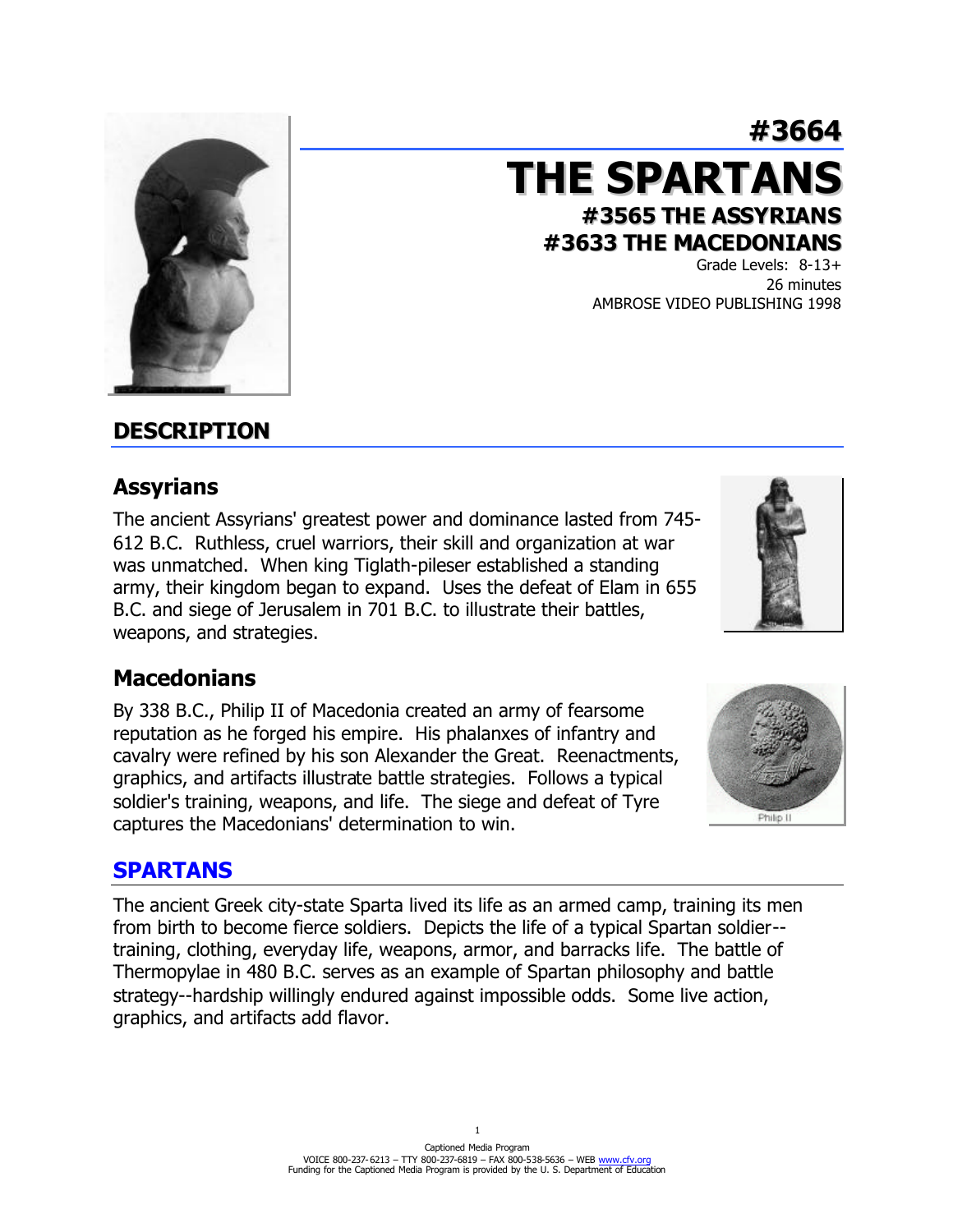# **ACADEMIC STANDARDS**

#### **Subject Area: World History**

- ♦ Standard: Understands technological and cultural innovation and change from 1000 to 600 BCE
	- Benchmark: Understands characteristics of the Assyrian and Babylonian empires (e.g., the geographic extent of the Assyrian and Babylonian empires and sources of their power and wealth, the significance of geographic features to the success of these empires, what Assyrian art indicates about Assyrian culture and society)
	- Benchmark: Understands cultural elements of Kush society and their interaction with Egyptian civilization (e.g., the linguistic, architectural, and artistic achievements of Kush in the Meroitic period; how Assyrian and Kushite invasions affected Egyptian society; the social and political consequences of economic contacts between Kush and Egypt)

### **Subject Area: World History**

- ♦ Standard: Understands how Aegean civilization emerged and how interrelations developed among peoples of the eastern Mediterranean and southwest Asia from 600 to 200 BCE
	- Benchmark: Understands Alexander's achievements as a military and political leader (e.g., reasons for the disintegration of the empire into smaller areas after his rule; the campaigns, battles, and cities founded in Alexander's imperial conquests)
	- Benchmark: Understands elements of Alexander of Macedon's legacy (e.g., the scope and success of his imperial conquests; his rise to power, methods used to unite the empire)
	- Benchmark: Understands the impact and achievements of the Hellenistic period (e.g., major lasting achievements of Hellenistic art, mathematics, science, philosophy, and political thought; the impact of Hellenism on Indian art; how architecture in west Asia after the conquests of Alexander reflected Greek and Macedonian influence)
	- Benchmark: Understands how conquest influenced cultural life during the Hellenistic era (e.g., the cultural diffusion of Greek, Egyptian, Persian, and Indian art and architecture through assimilation, conquest, migration, and trade; the benefits and costs of Alexander's conquests on numerous cultures, and the extent to which these conquests brought about cultural mixing and exchange)
	- Benchmark: Understands the social and political characteristics of Greek citystates (e.g., significant similarities and differences between Athenian democracy and Spartan military aristocracy; hierarchical relationships in Greek societies and the civic, economic, and social tasks performed by men and women of different classes; the location and political structure of the major Greek city-states)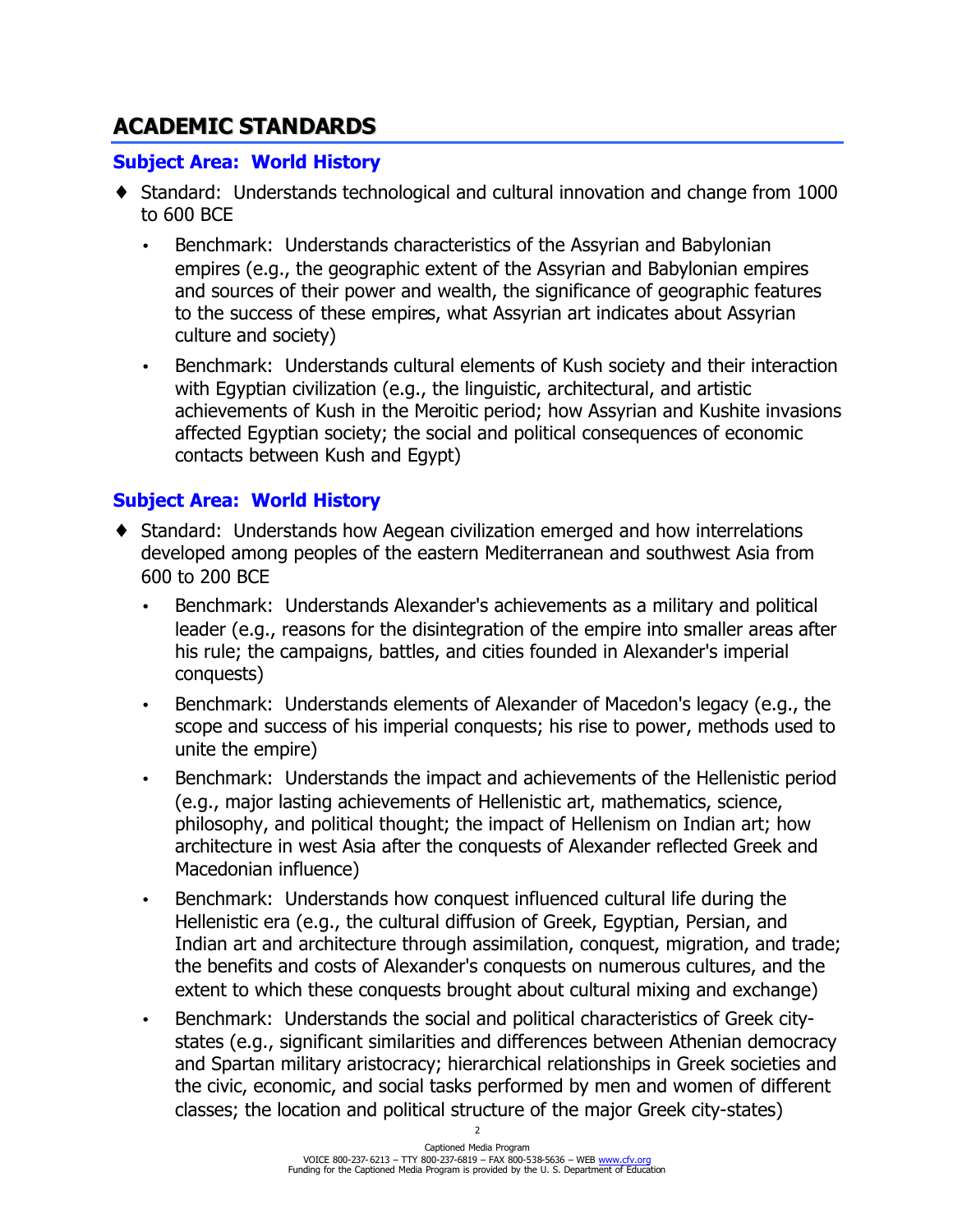# **INSTRUCTIONAL GOALS**

- 1. To examine the cultural values of ancient tribes that flourished in eastern Mediterranean and southwest Asia before the Roman Empire.
- 2. To present the achievement and characteristics of the Spartans, the Macedonians and the Assyrians.
- 3. To compare the cultural values and warring methods of these ancient peoples.
- 4. To introduce the conquests and leadership of Alexander of Macedon.

# **VOCABULARY**

- 1. city-state (Macedonians and Spartans)
- 2. sarissa (Macedonians)
- 3. phalanx (Macedonias and Spartans)
- 4. impale (Assyrians)
- 5. battering ram (Assyrians)
- 6. siege engines (Assyrians)
- 7. subjugation (Assyrians)
- 8. vassal (Assyrians)
- 9. wickerwork (Assyrians)
- 10. Helots (Spartans)
- 11. bulwark (Spartans)
- 12. archrival (Spartans)

# **BEFORE SHOWING**



- 1. Discuss ancient peoples of the eastern Mediterranean and southwest Asia using a K-W-L chart.
	- a. List all the facts known in the "K" column.
	- b. List questions that are wanted to be known in the "W" column.
	- c. See AFTER SHOWING #1 to complete this activity.
- 2. Locate the following place names on a map. Note which places exist on current maps and which places only exist on historical maps.
	- a. The Macedonians
		- (1) Greece: Thebes, Athens
		- (2) Chaeronea
		- (3) Persia
		- (4) Lebanon: Tyre
	- b. The Assyrians
		- (1) The Mediterranean Sea
		- (2) Babylon
		- (3) Israel: Jerusalem, Lachish, Judah
		- (4) Egypt
		- (5) Iraq: Elam
		- (6) The Persian Gulf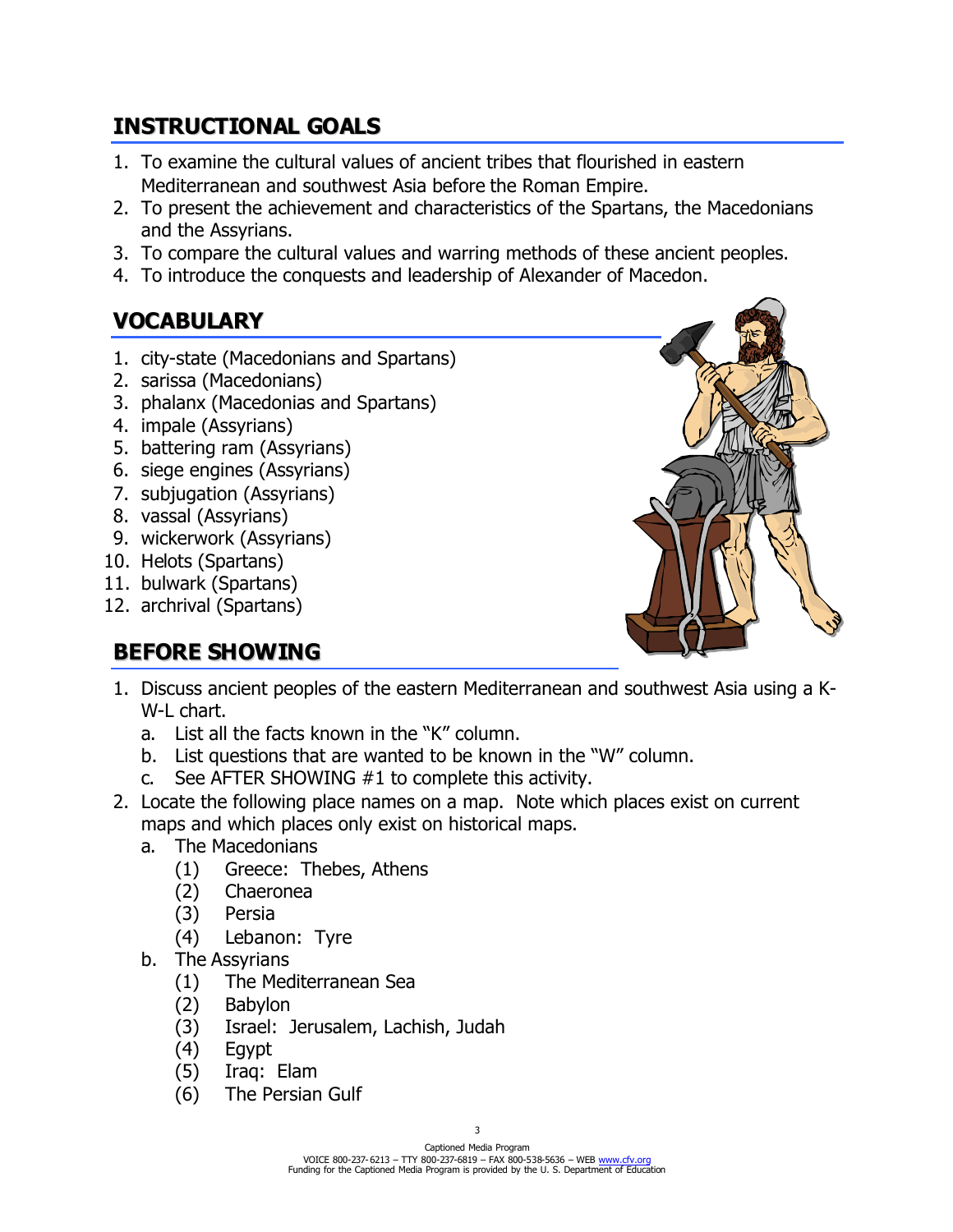- (7) Ninevah
- (8) Ashur
- (9) The Tigris River
- (10) Iran
- (11) Sumeria
- c. The Spartans
	- (1) Greece: Thermopylae, Mount Taygetus, Thespiae, Salamis, Plataea
	- (2) Persia

### **DURING SHOWING**

#### **Discussion Items and Questions**

- 1. View the video more than once, with one showing uninterrupted.
- 2. Compare the Spartans, the Assyrians and the Macedonians by comparing the characteristics of their civilizations.

# **AFTER SHOWING**

### **Discussion Items and Questions**

- 1. Complete the K-W-L chart began in BEFORE SHOWING #1.
	- a. Check each item in the known column, "K," to be sure that the statements are accurate. Change inaccurate statements to make them true.
	- b. Answer questions from the "W," want to know, column.
	- c. List any newly learned information in the "L," learned column.
- 2. Discuss the Spartans.
	- a. Why is the word spartan synonymous for hardship willingly endured?
	- b. Why are there few monuments left to this mightiest state in ancient Greece?
	- c. How were the fertile valleys of the Spartans shielded?
	- d. How were the Helots the greatest menace to Spartan society? How were they kept in check?
	- e. What caused the Greeks to stop fighting among themselves?
	- f. Why were lands easier to win than to rule for Sparta?
	- g. What brought about Sparta's demise?
- 3. Describe how the entire nation of Sparta lived like an army.
	- a. Why was a Spartan infant examined at birth by the city's elders?
	- b. Why was a Spartan infant bathed in wine?
	- c. How was a Spartan child raised by a slave nurse?
	- d. What were the goals of Spartan schooling?
	- e. In what ways were the lives of Spartan children deliberately physically difficult?
	- f. What were Spartan children taught regarding stealing food?
	- g. At age 12, what weapons were Spartan boys trained to use?
	- h. Why were Spartan warriors told to come back with their shields or on them?
	- i. Why was the rite of passage of joining a mess at age 20 a privilege?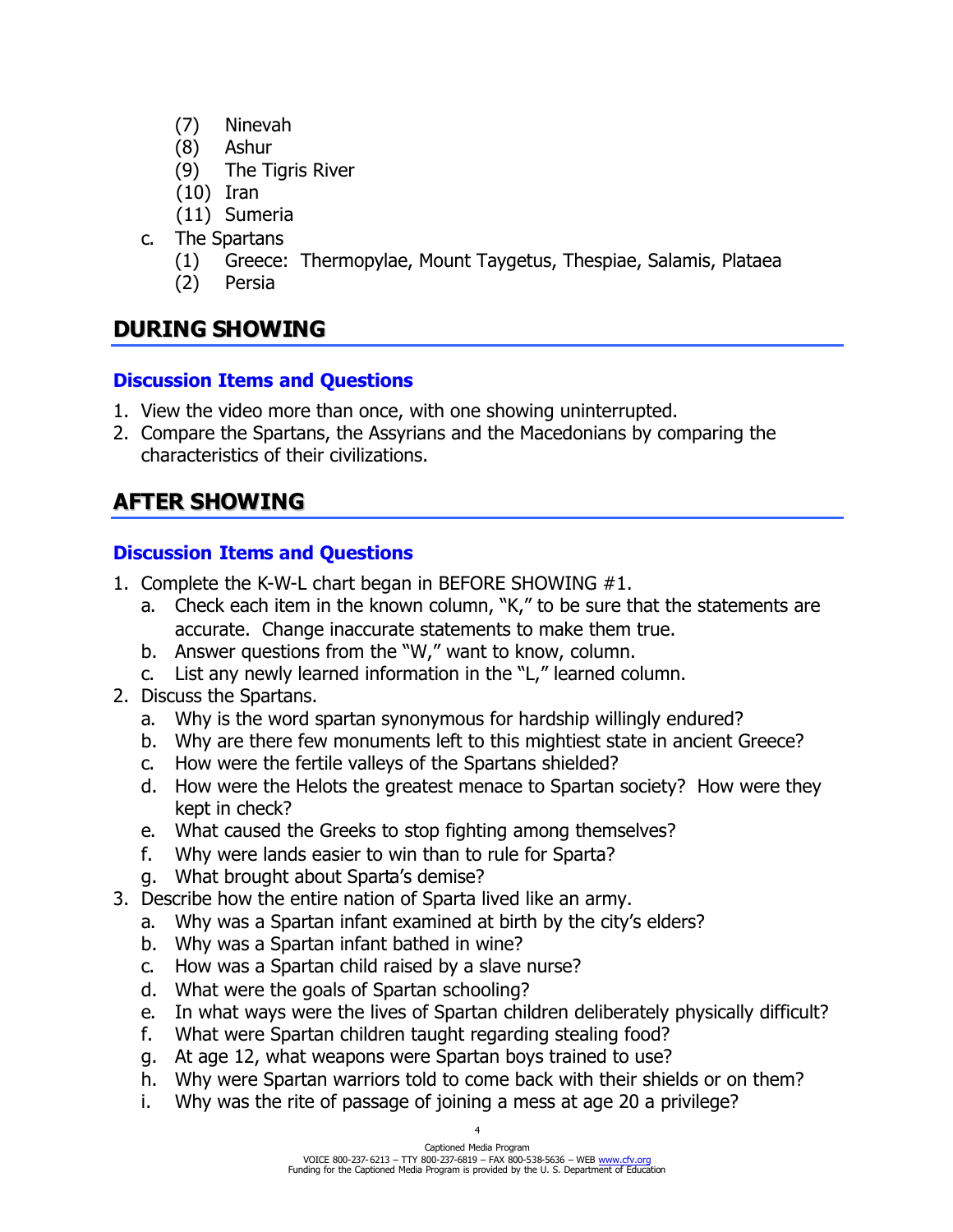- j. What was the greatest glory for a Spartan?
- k. How was Spartan fierce loyalty forged?
- l. What was the last stage of a Spartan's education that ended at age 30?
- m. What happened to a Spartan man who retired at age 55?
- 4. Discuss the battle between Xerxes and the Greeks.
	- a. Which side was Sparta fighting for? Why?
	- b. What surprised Xerxes' spy when he spied on the Spartans?
	- c. How did Xerxes misjudge the battle and the Spartans?
	- d. Why did Xerxes send in his elite infantry, "The Immortals"?
	- e. Why did the Spartan king, Leonidas, order retreat?
	- f. How did the Persian luck turn?
	- g. What did the Spartans do when their Greek allies retreated?
	- h. What caused Aristodemus' disgrace?
	- i. How did King Leonidas' death influence the battle?
	- j. How did the poet Simonides immortalize the Spartans who died in battle?
	- k. How did the Spartans' stance against the Persians ultimately stop Xerxes?
- 5. Discuss Philip's leadership of the Macedonians.
	- a. What was King Philip's bold dream?
	- b. How did Philip mold the nation?
	- c. How did the Macedonians benefit from Philip's early captivity in Thebes?
	- d. Why did Philip wage war year-round?
	- e. What was revolutionary about Philip's march toward the Greek heartland in 339 B.C.?
	- f. What revolutionary tactics did the Macedonians employ in battle? Describe the use of the phalanx, the horsemen and the sarissa.
	- g. How could Philip field such a large army?
	- h. What did Philip mean when he remarked, "The Greeks don't know how to win."
- 6. Consider Alexander of Macedon.
	- a. How did Alexander receive his military training?
	- b. How did Alexander come to lead the Macedonians?
	- c. What difficulties did Alexander face in Persia?
	- d. What ended Alexander's life? The Macedonian empire?
- 7. Discuss the conflict between the Macedonians and the Persian city of Tyre.
	- a. Why is Tyre described as an object that would not yield to the Macedonias?
	- b. How did hot sand kill many Macedonian soldiers?
	- c. What unprecedented feats led to the Macedonian's victory over Tyre?
	- d. What happened to the inhabitants of Tyre?
- 8. Discuss Kenus of Macedon.
	- a. Why was Kenus destined to serve his king?
	- b. How did Kenus and his men celebrate their victory over the Theban Sacred Band?
	- c. How did Kenus benefit from Alexander's coming to power?
	- d. What role did Kenus play in ending the Macedonian conquest?
- 9. Discuss the Assyrians.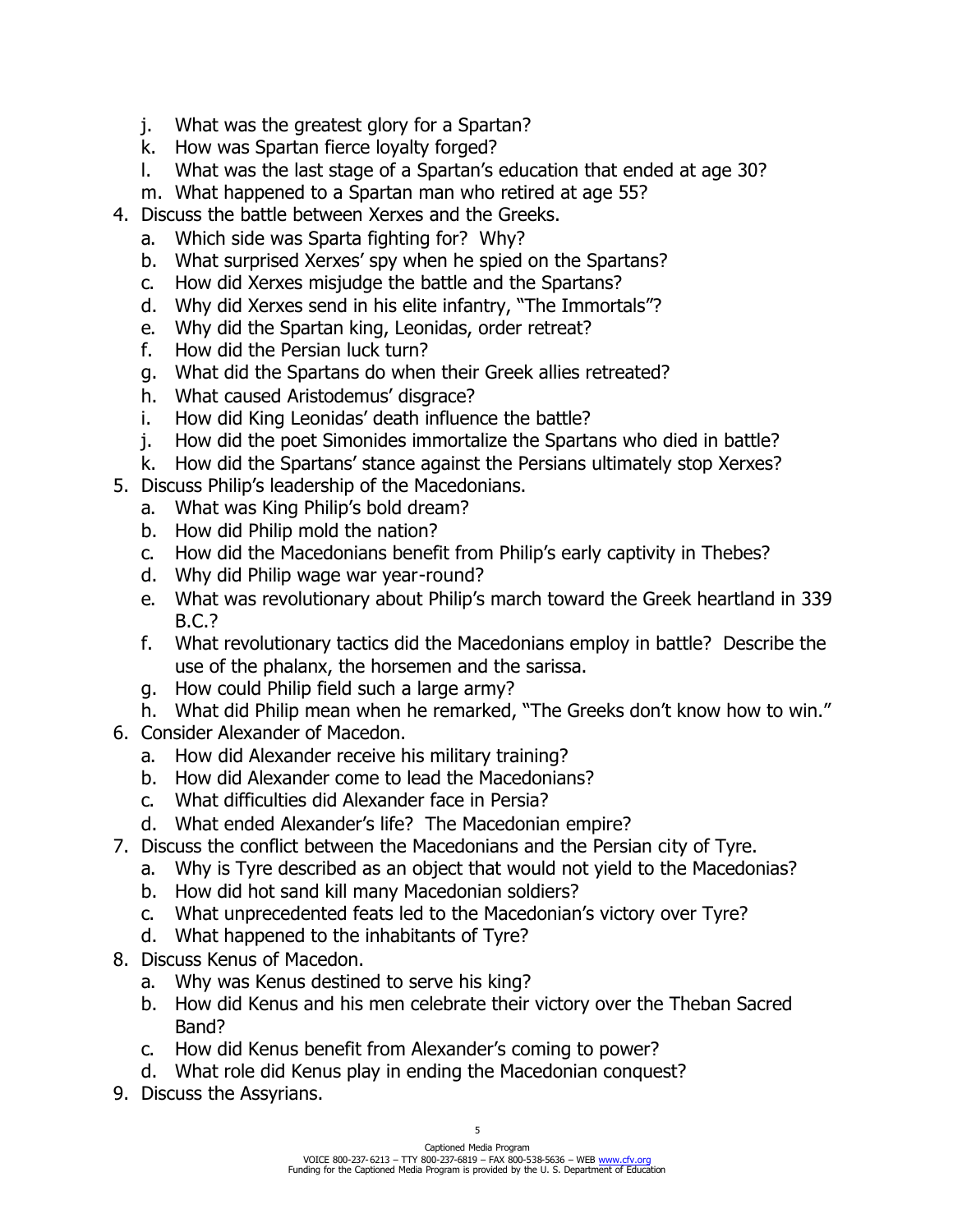- a. In what ways were the Assyrians the cruelest in warfare?
- b. What was the fate of Teumman, king of Elam? How did his followers suffer?
- c. How was the king of Assyria divinely sanctioned to wage war?
- d. How did Tiglath-pileser III keep his vow to make Assyria forever strong?
- e. In what way was iron the backbone of Assyria?
- f. Why did the king inspect the army at the festival of the new year?
- g. How did the Assyrians use ingenuity to surmount a natural obstacle like a river?
- h. How did the Assyrian king avoid the limitations of soldiers living off the land?
- i. Why did the Assyrians avoid shooting horses?
- j. How did the Assyrians develop the horseman to be as valuable in war as the chariot?
- k. What are the possible offensive and defensive strategies in a siege?
- l. Why did the Assyrian king, Sennacherib, mobilize his army against Judah?
- m. How was the goddess of war, Ishtar, valuable to the Assyrians?
- n. How did the Assyrians possess mobility rare in neighboring civilizations?
- o. What written book still read today documents the prowess and the weakness of the Assyrians?
- p. What caused the Assyrians' demise?
- 10. Describe the Assyrian military on the move.
	- a. What kinds of craftsmen were included in the supply train?
	- b. What hierarchy of prestige determined the order of participants in the chain?

### **Applications and Activities**

- 1. Research and compare the Spartans, Macedonians and the Assyrians to the Athenians, the Vikings, the Aztecs, and the Egyptians.
	- a. What were these societies to the birth of a child and child-rearing?
	- b. What was the method of earning a living and the basis for the economy in these societies?
	- c. What were these societies' means of warfare?
- 2. Read The Giver by Lois Lowry. Compare the efficiency of the society and methods of child-rearing to that of the Spartans.
- 3. Compare the Helot-Spartan conflicts with the conflicts of the Jews and Egyptians in the time of Moses.
- 4. Compare Shakespeare's Seven Ages of Man from As You Like It to the seven stages of a Spartan man's life.
- 5. Evaluate the Spartan warriors: Uritas and Aristodemus. Justify the decision while ill to put on armor or stay behind.
- 6. Investigate King Xerxes and the Persians.
	- a. What were the great triumphs and achievements of these peoples?
	- b. What led to their defeats to the Greeks and the Macedonians?
- 7. Research weapons and tactics of warfare.
- 8. Read Kenus' speech to Alexander.

"Sir I do not propose to speak as an officer, but for the common soldier. My age, the repute which, by your favor, I enjoy amongst my comrades, and the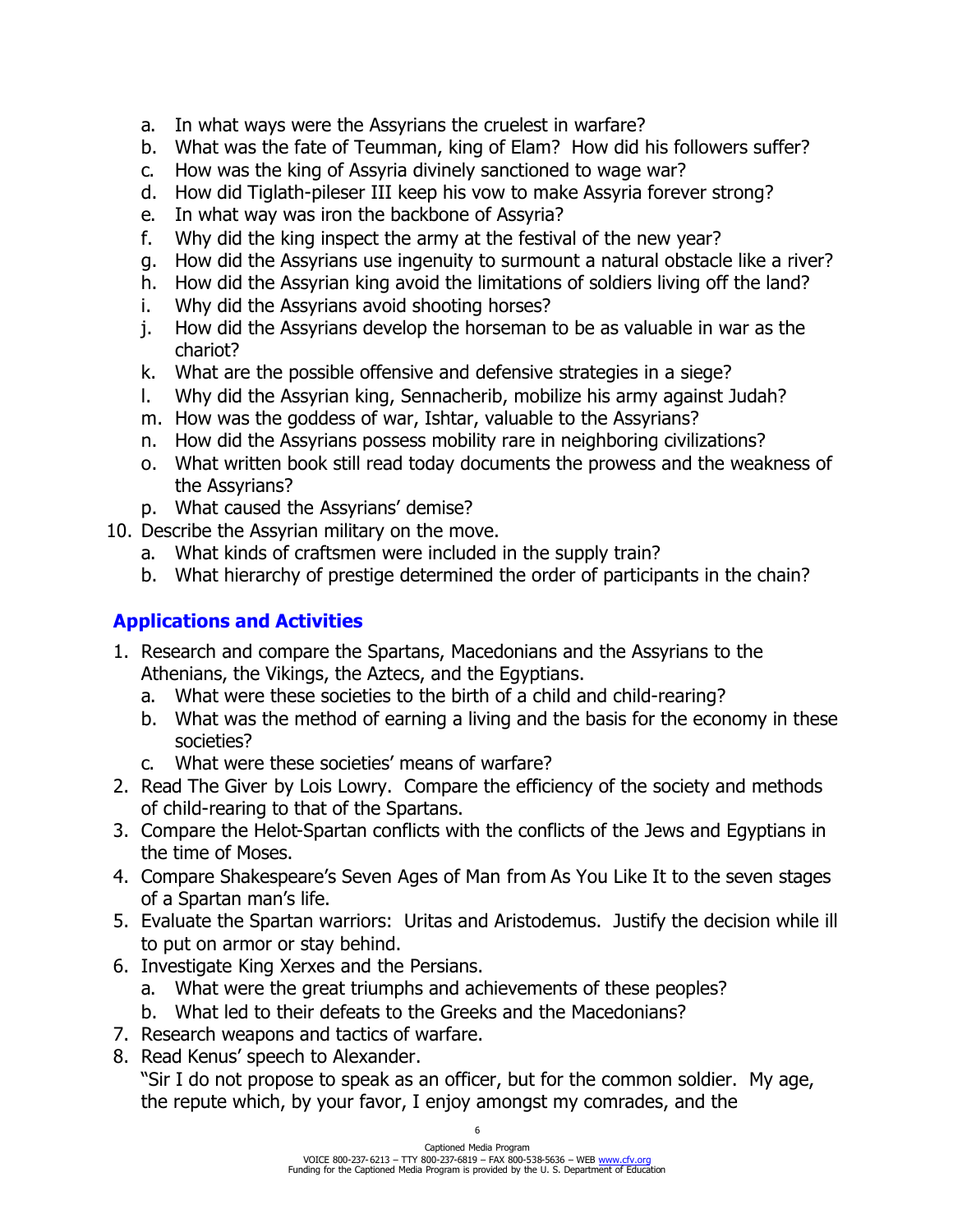unhesitating courage I have displayed in all danger and difficulties, give me the right to declare what I believe the soundest policy. Only a few from that great army are left—a small remnant, broken in health, their old vigor and determination gone. Every man of them longs to see his parents again, if they still survive, or his wife, or his children. All are yearning for the familiar earth of home, hoping, pardonably enough, to live and revisit it, no longer in poverty and obscurity, but famous and enriched by the treasure you have enabled them to win. Sir, if there is one thing above all others a successful man should know, it is when to stop."

- a. How do the ending years of the Macedonia empire differ from many ancient tribes?
- b. What might have happened if Kenus' words had been rejected by Alexander?
- 9. Debate statements from the videos using examples from ancient tribes.
- 10. Examine the similarities and differences between modern media and Assyrian works of art.
	- a. In what ways do both glorify violence?
	- b. What are the purposes and effects of these art forms?
- 11. Evaluate which of these three ancient tribes that lived in the years B.C. were the greatest. Consider their cultural values, their achievements, their leaders and the attainment of their goals.
- 12. Compare the Assyrian siege of Jerusalem to the siege of Constantinople in 1453.

# **RELATED RESOURCES**

#### **Captioned Media Program**

- The Aztecs #3567
- The Siege of Constantinople #1453
- The Spanish Armada #3663

### **World Wide Web**



The following Web sites complement the contents of this guide; they were selected by professionals who have experience in teaching deaf and hard of hearing students. Every effort was made to select accurate, educationally relevant, and "kid-safe" sites. However, teachers should preview them before use. The U.S. Department of Education, the National Association of the Deaf, and the Captioned Media Program do not endorse the sites and are not responsible for their content.

#### • **ASSYRIA ONLINE**

#### http://www.aina.org/aol/

This comprehensive, searchable page covers not only ancient history but current information about modern Assyrian peoples. Topics covered include a map of Assyrian homeland, the Assyrian flag, and information regarding religion, language and current newsworthy items.